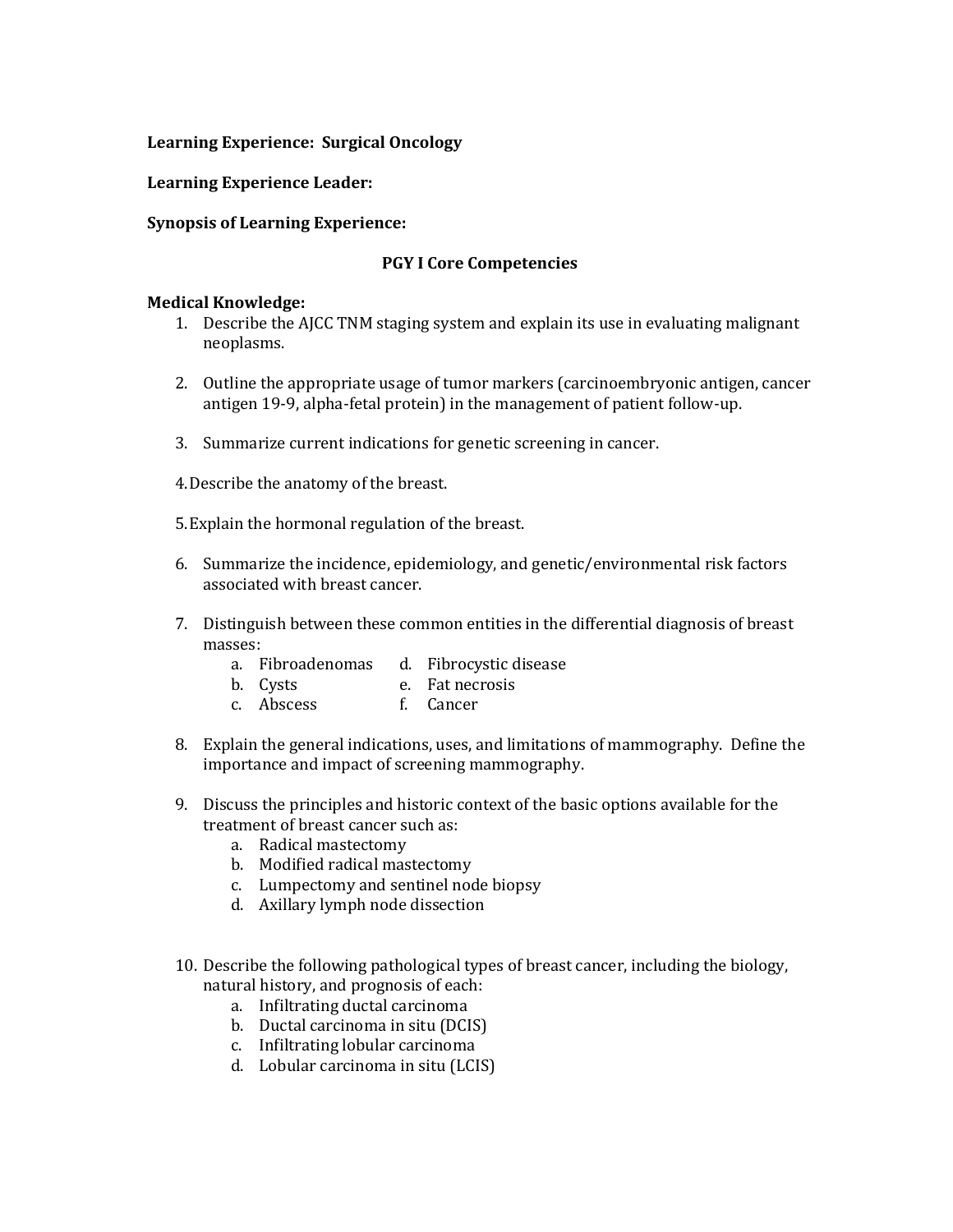- 11. Describe the presentation, natural history, pathology, and treatment of the following benign breast diseases:
	- a. Lactational breast abscess
	- b. Chronic recurring subareolar abscess
	- c. Intraductal papilloma
	- d. Atypical epithelial hyperplasia
	- e. Fibroadenoma
- 12. Demonstrate knowledge of the anatomy, physiology, and neoplastic diseasesof the gastrointestinal tract, hepatobiliary and pancreatic organ systems.
- 13. Discuss frequency/death rates of breast cancer, colorectal cancer, gastric cancer, esophageal cancer, hepatocellular cancer, pancreatic cancer and malignant melanoma in the United States over the past 5 years.
- 14. Explain the role of neoadjuvant and adjuvant chemoradiation in the treatment of GI malignancies.

- 1. Perform a complete history and physical examination on patients with cancer.
- 2. Formulate an appropriate differential cancer diagnosis, and record an independent, written diagnosis for each cancer patient assigned.
- 3. Take an appropriate history to evaluate patients with complaints of the breast to include:
	- a. Pertinent risk factors
	- b. Previous history of breast problems
	- c. Current breast symptoms
- 4. Demonstrate an increasing level of skill in the physical examination of the breast, including recognition of the range of variation in the normal breast.
- 5. Identify common lesions such as fibroadenomas, cysts, mastitis, and cancer.
- 6. Interpret signs suspicious for malignancy on mammogram such as stellate masses or suspicious microcalcifications.
- 7. The resident should be able to perform the following procedures under appropriate supervision
	- a. Tube thoracostomy insertion
	- b. Tube thoracostomy removal
	- c. Central venous lines
		- i. Internal jugular
		- ii. Subclavian
- 8. Jackson-Pratt drain removal
- 9. Nasogastric tube placement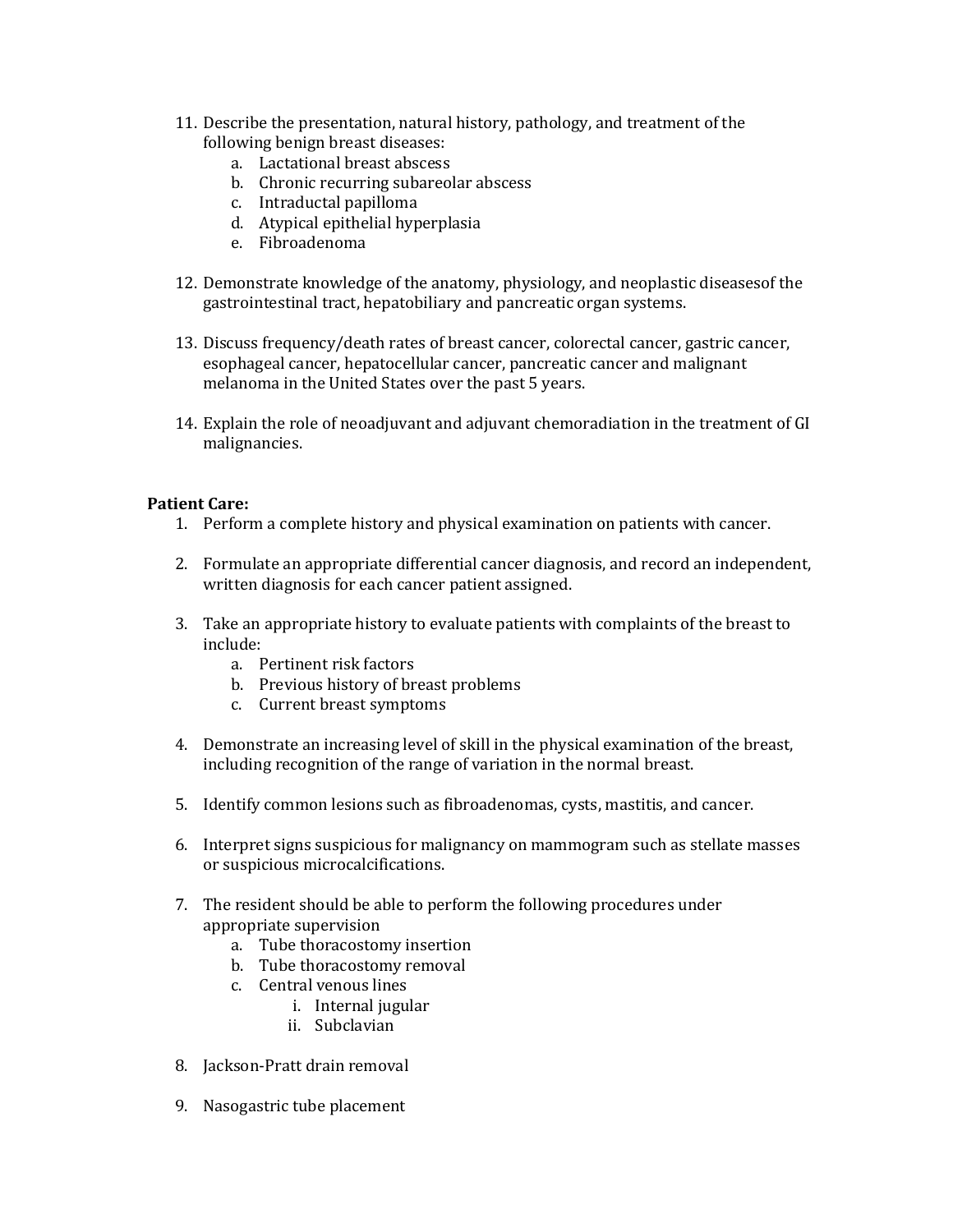10. Urinary catheter placement

### **Practice Based Learning:**

Familiarity with the literature regarding surgical management of malignancy including areas of controversy is expected.

## **Interpersonal and Communication Skills:**

- 1. The PGY 1 resident should instruct students about the preoperative and postoperative care of surgical patients and the principles of surgery.
- 2. Residents should develop good interpersonal skills with nurses, patients, and families.

## **Professionalism:**

- 1. Demonstrate commitment to patient care and acquiring the necessary knowledge to successfully carry out the duties of a PGY I resident.
- 2. They are expected to attend surgical oncology and breast clinics as assigned the equivalent of at least one full day a week, as well as the WFUBMC Multidisciplinary Solid Tumor Conference and the Breast Conference as assigned weekly.

## **Systems-Based Practice:**

- 1. The resident is expected to develop an appreciation of multi-disciplinary approaches to patients with cancer including adjuvant therapies, and cancer rehabilitation by participating in multi-disciplinary outpatient and inpatient activities.
- 2. PGY I residents are required to present patients with cancer in multidisciplinary tumor boards.
- 3. Residents are required to learn the role of palliative surgical treatment and pain control in cancer patients that are seen and followed in both inpatient and outpatient settings.

# **PGY II Core Competencies**

- 1. Understand the advances of minimally invasive and conservative breast therapy.
- 2. Explain the steps in the clinical decision tree that are involved in the work-up of a breast mass.
- 3. Discuss the role of mammography, needle aspiration, fine-needle biopsy, open biopsy, and mammographic needle localization and biopsy.
- 4. Explain the mechanics and potential value of the stereotactic needle biopsy.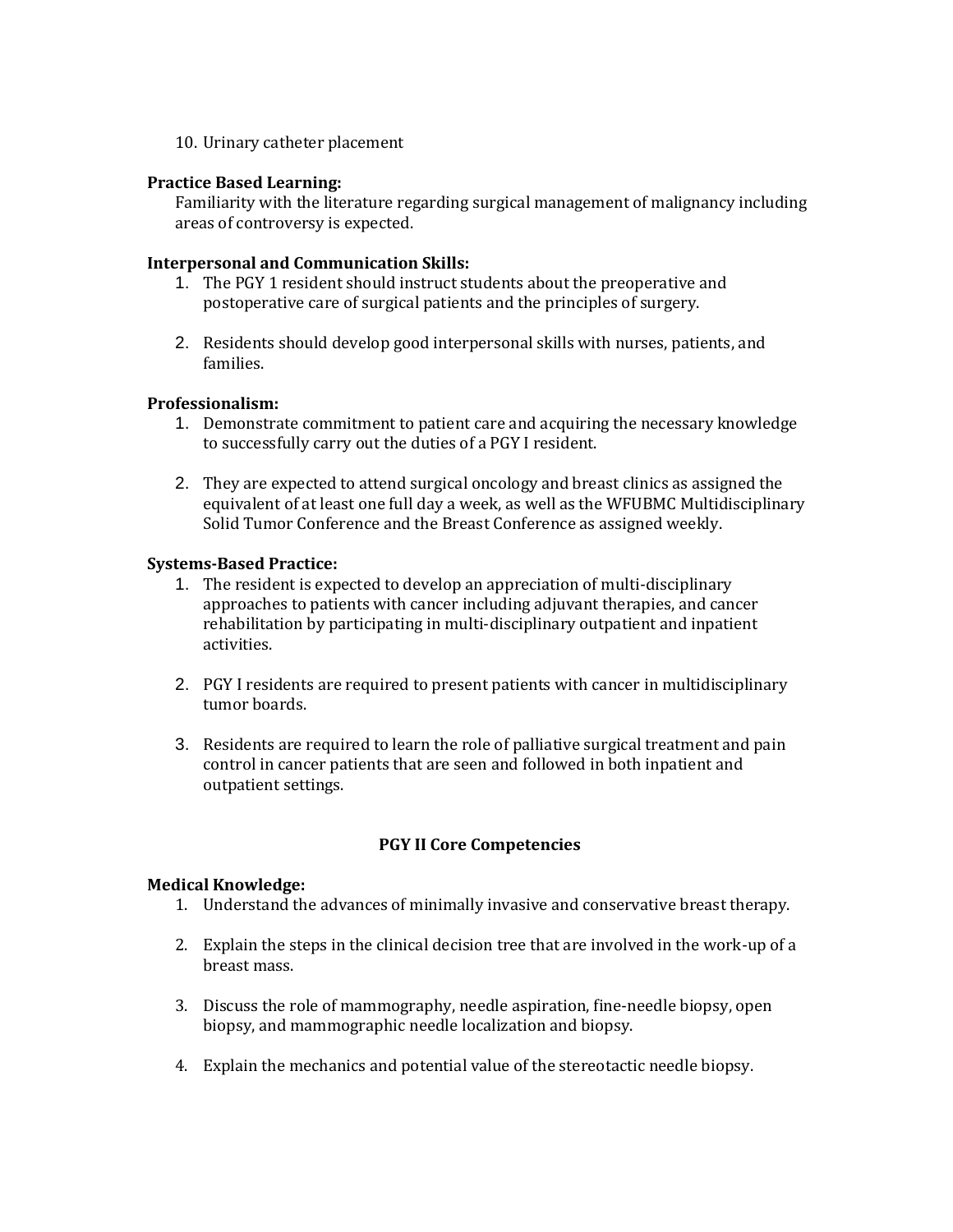- 5. Outline the diagnostic work-up and the differential diagnosis of various forms of nipple discharge.
- 6. Explain the use of tumor, nodes, and metastases (TNM) staging in the treatment of breast cancer.
- 7. Summarize the rationale for using a team approach to facilitate the complex discussions and explanation of options for the newly diagnosed breast cancer patient prior to definitive treatment (e.g., team of oncologist, surgeon, plastic surgeon, and radiation therapist).
- 8. Explain the role of reduction and augmentation mammoplasty.
- 9. Discuss several causes of gynecomastia and outline an appropriate work-up.
- 10. Describe the characteristics, diagnosis, and therapy of less common lesions of the breast such as:
	- a. Inflammatory carcinoma e. Cystosarcoma phylloides
	-
	- c. Lactiferous duct fistula g. Male breast carcinoma
	- d. Mondor's Disease
- 
- b. Paget's Disease f. Bilateral breast carcinoma
	-
- 11. Define appropriate breast conservation therapies, their benefits, and comparative outcomes, and compare them with modified radical mastectomy.
- 12. Summarize the role of adjuvant chemotherapy and radiation therapy for the treatment of primary breast carcinoma.
- 13. Outline the importance of estrogen and progesterone receptors in the prognosis and treatment of breast cancer.
- 14. Describe the basic issues in the staging and treatment of metastatic breast cancer, including the role of:
	- a. Chemotherapy
	- b. Radiation therapy
	- c. Hormonal therapy
- 15. Summarize the physiologic changes associated with pregnancy, including breast problems peculiar to pregnancy. Describe the appropriate management of breast cancer diagnosed during pregnancy.
- 16. Summarize the major considerations for post-mastectomy breast reconstruction.
- 17. Identify and analyze the data addressing controversial areas of breast disease, such as:
	- a. Current concepts in the management of cancer
	- b. Cancer prevention techniques, such as tamoxifen and raloxifene
	- c. Role of various adjuvant therapy programs.
	- d. Biological behavior of lesions such as lobular carcinoma in situ
	- e. Benefit and frequency of screening mammograms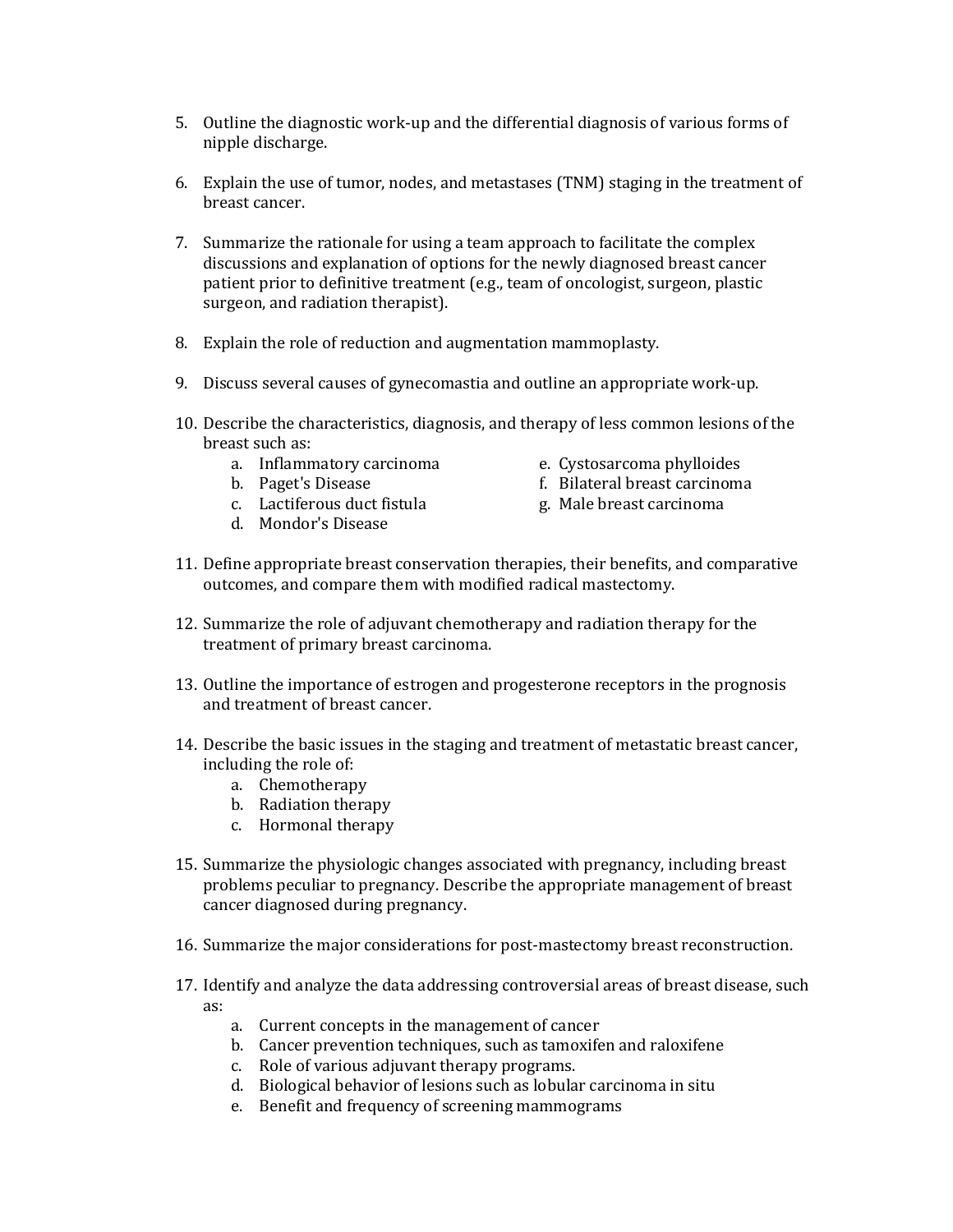- f. Relationship of mammographic parenchymal patterns to the risk of subsequent malignancy
- 18. Review and evaluate the following areas of research in breast disease:
	- a. Role of breast cancer susceptibility genes
	- b. Monoclonal antibodies
	- c. Other breast markers, including Her-2/neu and flow cytometry with chromosomal analysis
- 19. Explain the role of sentinel lymph node biopsy for breast cancer
	- a. Sensitivity and specificity
	- b. Indication and contraindications
	- c. Technique
	- d. Treatment plan based on findings
- 20. Explain the gross and histological appearance of malignant melanoma.
- 21. List the pathological sub-types of malignant melanoma and their characteristics.
- 22. Report the routes of spread of malignant melanoma.
- 23. Report Clarks, Breslows and the TMN staging systems as well as the prognostic significance of each and how treatment is determined based on this information.
- 24. Outline the appropriate pre-operative work-up of patients with malignant melanoma.
- 25. Explain the role of sentinel lymph node biopsy for malignant melanoma
	- a. Sensitivity and specificity
	- b. Indication and contraindications
	- c. Technique
	- d. Treatment plan based on findings
- 26. Classify soft tissue sarcomas.
- 27. Describe the clinical presentation of the patients with extremity and retroperitoneal soft tissue sarcomas.
- 28. Outline the appropriate pre-operative work-up of patients with soft tissue sarcomas.
- 29. Classify the sarcomas that occur in the retroperitoneum.
- 30. Participate in the history and physical of a patient with retroperitoneal sarcoma.

1. Demonstrate the ability to surgically manage diseases of the breast.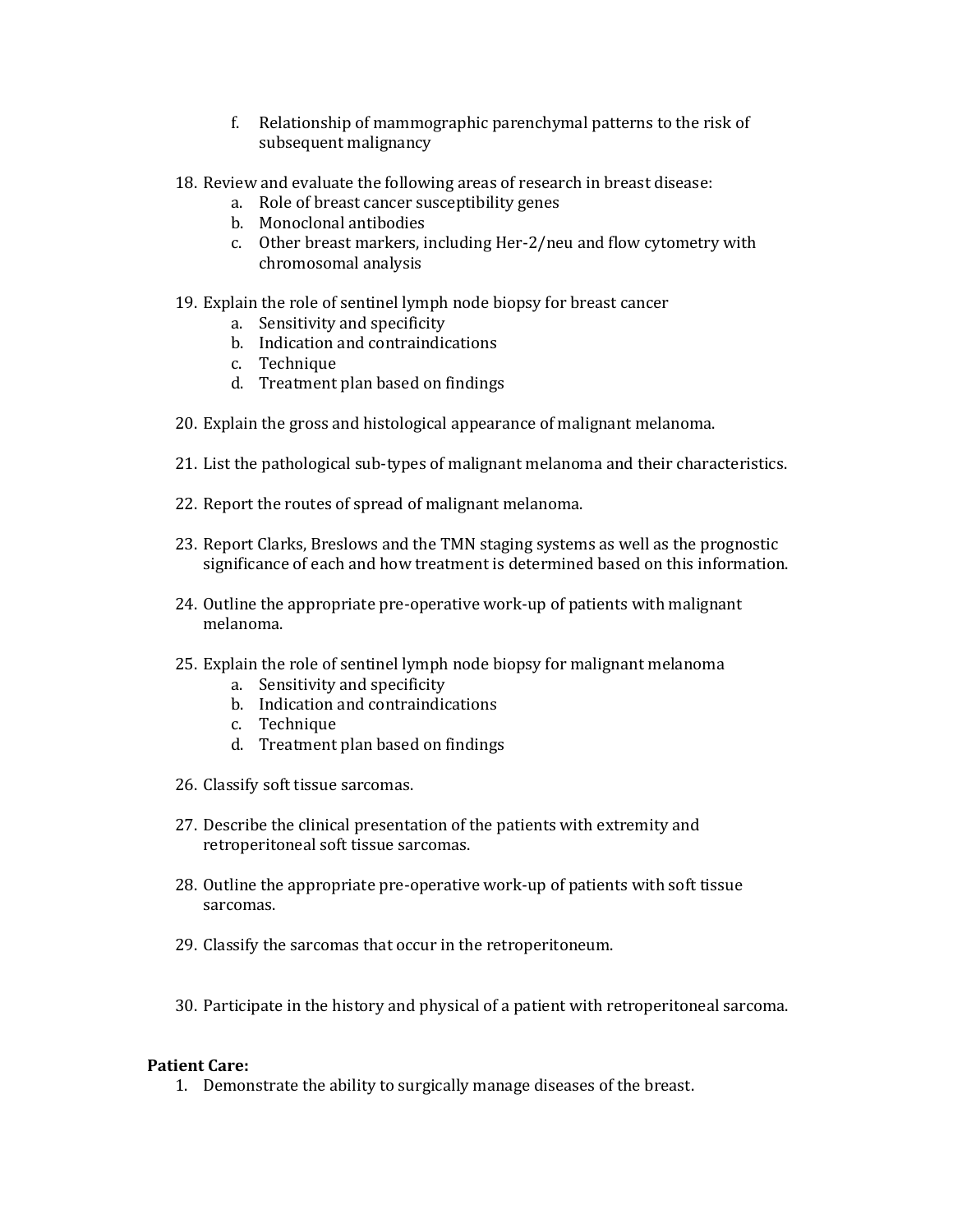- 2. Perform open breast biopsies and other operative procedures such as simple mastectomy and excision of intraductal papillomas, under direct supervision.
- 3. Educate patients to perform breast self-examination.
- 4. Demonstrate familiarity with male breast problems, including gynecomastia and male breast cancer.
	- a. Discuss risk factors
	- b. Outline appropriate work-up and management
- 5. Perform, under direct supervision, more advanced procedures on the breast such as:
	- a. Radical mastectomy
	- b. Modified mastectomy
	- c. Lumpectomy and axillary dissection
	- d. Sentinel lymph node biopsy
	- e. Excision of lactiferous duct fistula
	- f. Needle-localized breast biopsy
	- g. Simple mastectomy for gynecomastia
- 6. Acquire basic experience with breast reconstruction and cosmetic surgical techniques.
- 7. Evaluate the physical status of patients who report for evaluation of augmentation and reduction mammoplasties.
- 8. Prescribe various types of adjuvant therapy such as:
	- a. Chemotherapy c. Radiation therapy
	- b. Hormonal therapy d. Biologic response modifiers
- 9. Manage unusual breast diseases such as:
	- a. Inflammatory carcinoma e. Bilateral breast cancer
	-
	-
	- d. Mondor's Disease
- 
- b. Paget's Disease f. Male breast cancer
- c. Lactiferous duct fistula g. Cystosarcoma phylloides
- 
- 10. Outline an appropriate follow-up schedule for patients who have undergone:
	- a. Treatment of breast cancer with curative intent
	- b. Treatment of DCIS
	- c. Biopsy which revealed fibroadenoma, benign epithelial hyperplasia, or fibrocystic disease with atypia
- 11. Explain and perform the appropriate surgical treatment for malignant melanoma including excision of the primary lesion with appropriate margins.
- 12. Participate in the history and physical of a patient with soft tissue sarcoma.
- 13. Devise and execute treatment plans for patients with soft tissue sarcoma under appropriate supervision.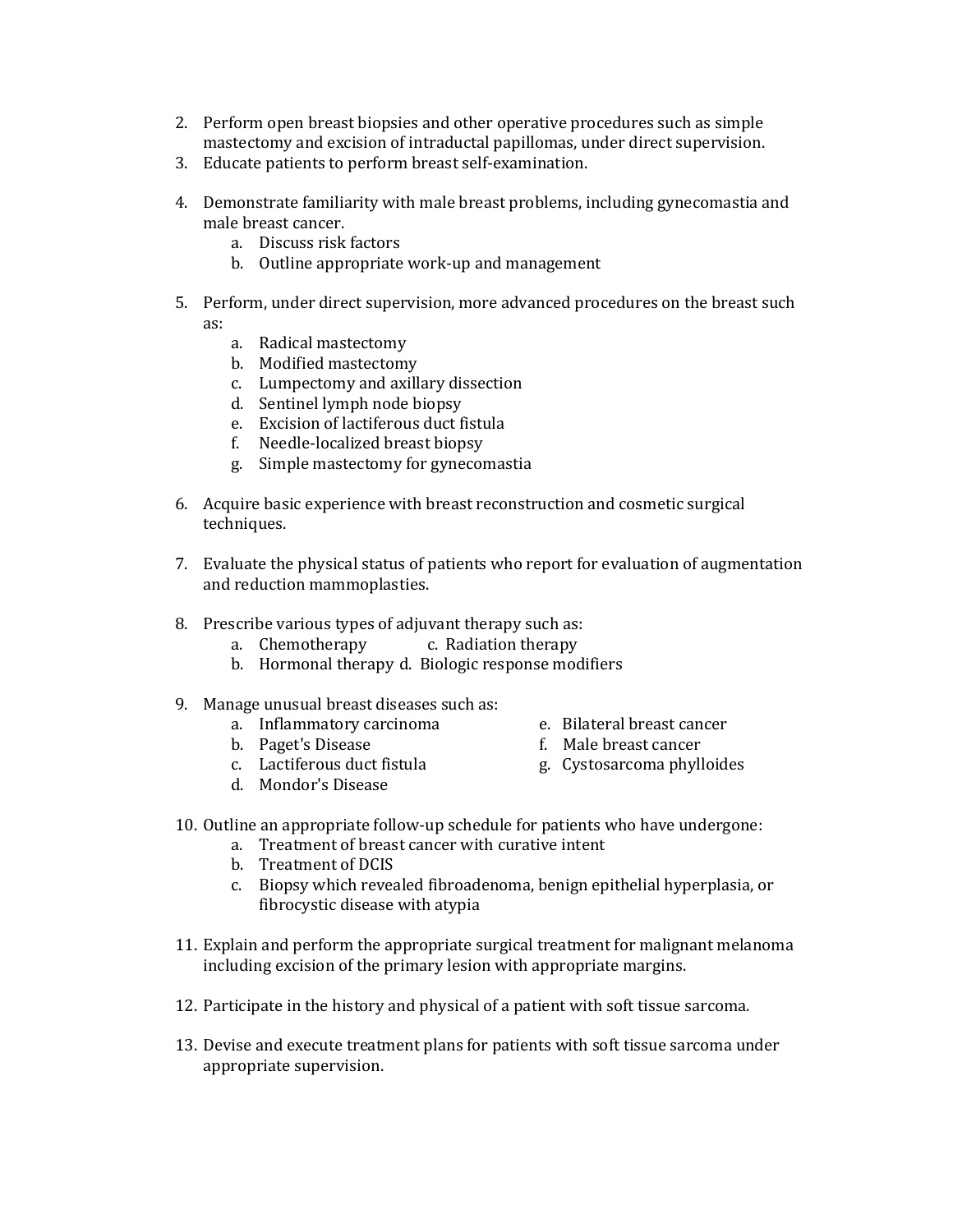### **Practice Based Learning:**

The resident should be familiar with the literature regarding surgical management of breast cancer, soft tissue sarcoma, and malignant melanoma including areas of controversy.

## **Interpersonal and Communication Skills:**

The PGY II resident should instruct students and PGY I residents about the preoperative and postoperative care of surgical patients and the principles of surgery.

### **Professionalism:**

- 1. The house officer must demonstrate a commitment to patient care and acquiring the necessary knowledge to successfully carry out the duties of the PGY II resident.
- 2. PGY II residents are expected to attend surgical oncology and breast clinics as assigned the equivalent of at least one full day a week, as well as the WFUBMC Multidisciplinary Solid Tumor Conference and the Breast Conference as assigned weekly.

## **Systems-Based Practice:**

- 1. PGY II residents are expected to consult and interact with other members of the professional cancer team in explaining options to patients with newly diagnosed breast cancer, sarcoma, and malignant melanoma.
- 2. Residents are expected to develop an appreciation of multi-disciplinary approaches to patients with cancer including adjuvant therapies, and cancer rehabilitation by participating in multi-disciplinary outpatient and inpatient activities.
- 3. PGY II residents are expected to present patients with cancer in multidisciplinary tumor boards.
- 4. Residents are required to learn the role of palliative surgical treatment and pain control in cancer patients that are seen and followed in both inpatient and outpatient settings.

# **PGY III Core Competencies**

- 1. Demonstrate normal thyroid anatomy in the operating room, including the thyroid gland, its vascular supply and venous drainage, the parathyroid glands, recurrent laryngeal nerves, strap muscles and platysma.
- 2. Describe normal variants in recurrent laryngeal nerve anatomy including frequency.
- 3. Describe normal thyroid and parathyroid embryogenesis.
- 4. Outline the normal thyroid hormone synthetic pathway including iodine metabolism and feedback mechanisms.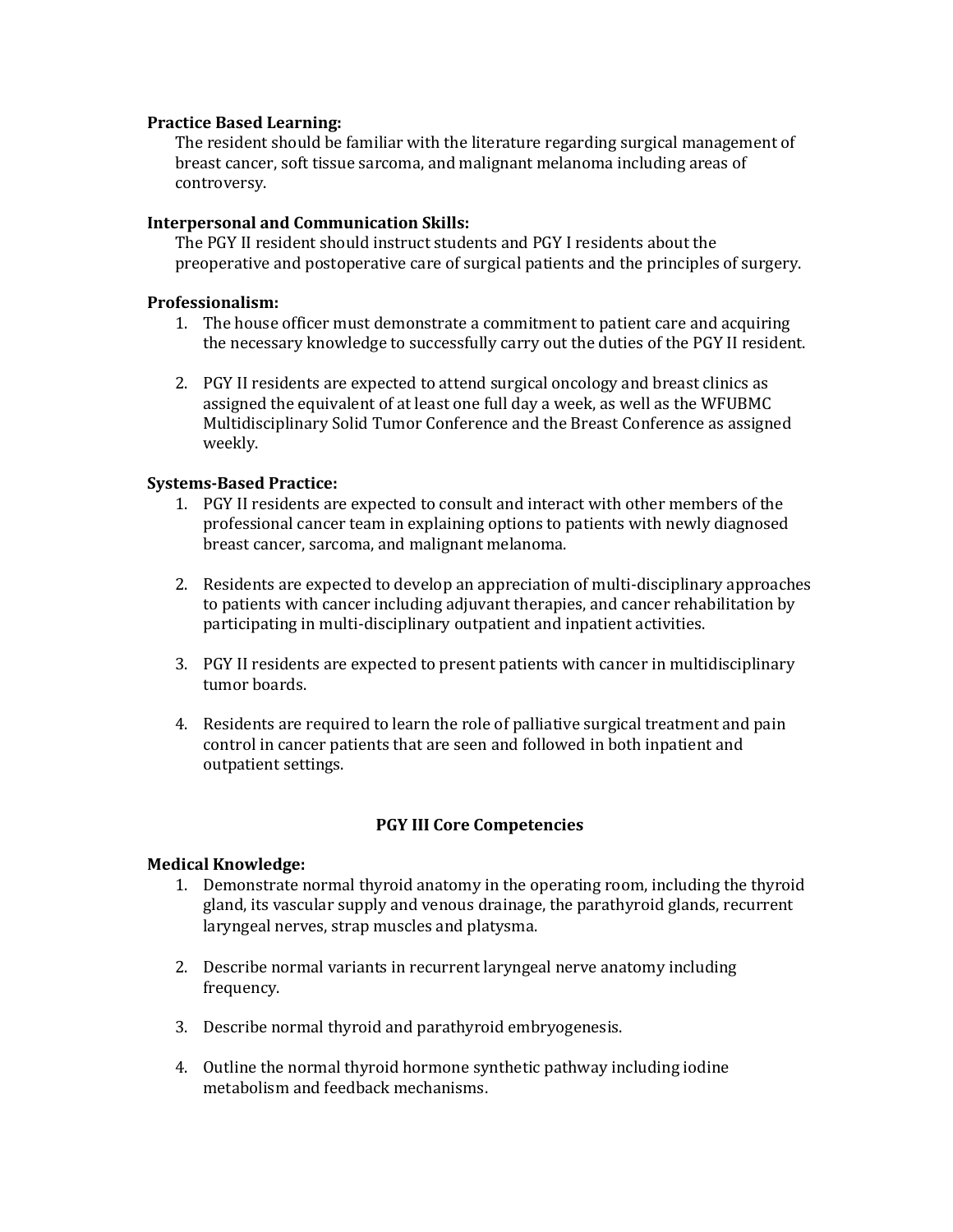- 5. Outline the normal calcium and parathyroid hormone pathway.
- 6. Outline appropriate lab testing for the following clinical scenarios, including interpretation of predicted test results:
	- a) Thyroid nodule
	- b) Goiter
	- c) Hyperthyroidism
	- d) Hypothyroidism
	- e) Hypercalcemia
- 7. Develop an algorithm that includes pertinent history, examination findings and diagnostic evaluation of:
	- a) A palpable thyroid nodule
	- b) A nonpalpable nodule discovered on ultrasound performed for non thyroid pathology
	- c) Hypercalcemia
- 8. Recognition and treatment of common postoperative complications:
	- a) Hematoma
	- b) Hypocalcemia
	- c) Thyroid storm
	- d) Voice changes
- 9. Outline algorithms for the evaluation and treatment of:
	- a) Well-differentiated thyroid cancer
	- b) Medullary thyroid cancer
	- c) Thyroid lymphoma
	- d) Anaplastic thyroid cancer
- 10. Describe risk factors for well-differentiated thyroid cancer, medullary thyroid cancer and anaplastic thyroid cancer.
- 11. Outline the staging and prognosis in thyroid cancer.
- 12. Outline the complete evaluation and management of nontoxic multinodular goiter and substernal goiter.
- 13. Describe the management of intraoperative recurrent nerve injury.
- 14. Describe the approach for reoperative thyroid and parathyroid surgery.
- 15. Demonstrate knowledge of the surgical anatomy, physiology, and neoplastic diseasesof the gastrointestinal tract, hepatobiliary and pancreatic organ systems.

- 1. Obtain a focused history, perform an examination and institute the diagnostic evaluation of a patient with the following conditions:
	- a) Thyroid nodule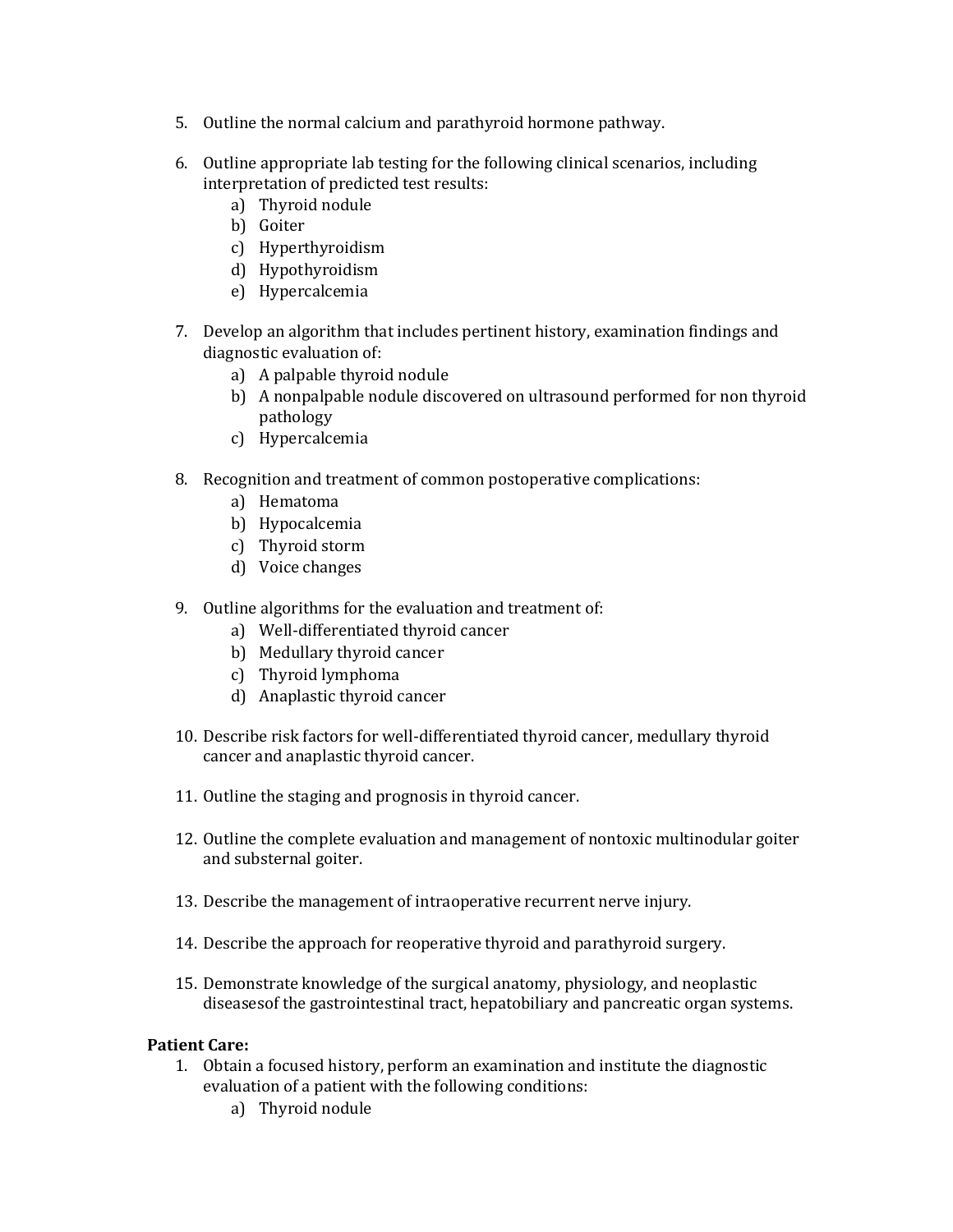- b) Goiter
- c) Hyperthyroidism
- d) Hypercalcemia
- 2. Palpate and describe a thyroid nodule
- 3. Palpate and describe a goiter
- 4. Identify exophthalmos
- 5. Perform a fine needle aspiration biopsy of a palpable thyroid nodule
- 6. Perform the initial steps in thyroid surgery, including
	- a) Patient positioning and marking
	- b) Skin incision and raising subplatysmal flaps
	- c) Opening strap muscles
	- d) Identification of recurrent laryngeal nerve
	- e) Ligation of the superior and inferior pole vessels
	- f) Mobilization of thyroid lobe
	- g) Close strap muscles, platysma and skin
- 7. Interpret thyroid ultrasound and parathyroid scan -Interpret intra-op intact PTH values
- 8. Close wounds following major resections.
- 9. Manage colostomies and ileostomies.
- 10. Design an appropriate nutritional support program for a cancer patient both preand post- operatively.
- 11. First assist on all major GI and liver resections.
- 12. Perform nutritional assessments and plan nutritional support programs.
- 13. Perform feeding gastrostomies and tube jejunostomies.
- 14. Record clinical and pathological correlations by presenting the clinical picture and operative findings on each assigned cancer patient.
- 15. Perform axillary and ileo-inguinal node dissection for malignant melanoma.

### **Practice Based Learning:**

Familiarity with the literature regarding surgical management of malignancy including areas of controversy is also expected.

# **Interpersonal and Communication Skills:**

The resident should instruct medical students and residents about the preoperative and postoperative care of surgical patients and the principles of surgery. They should also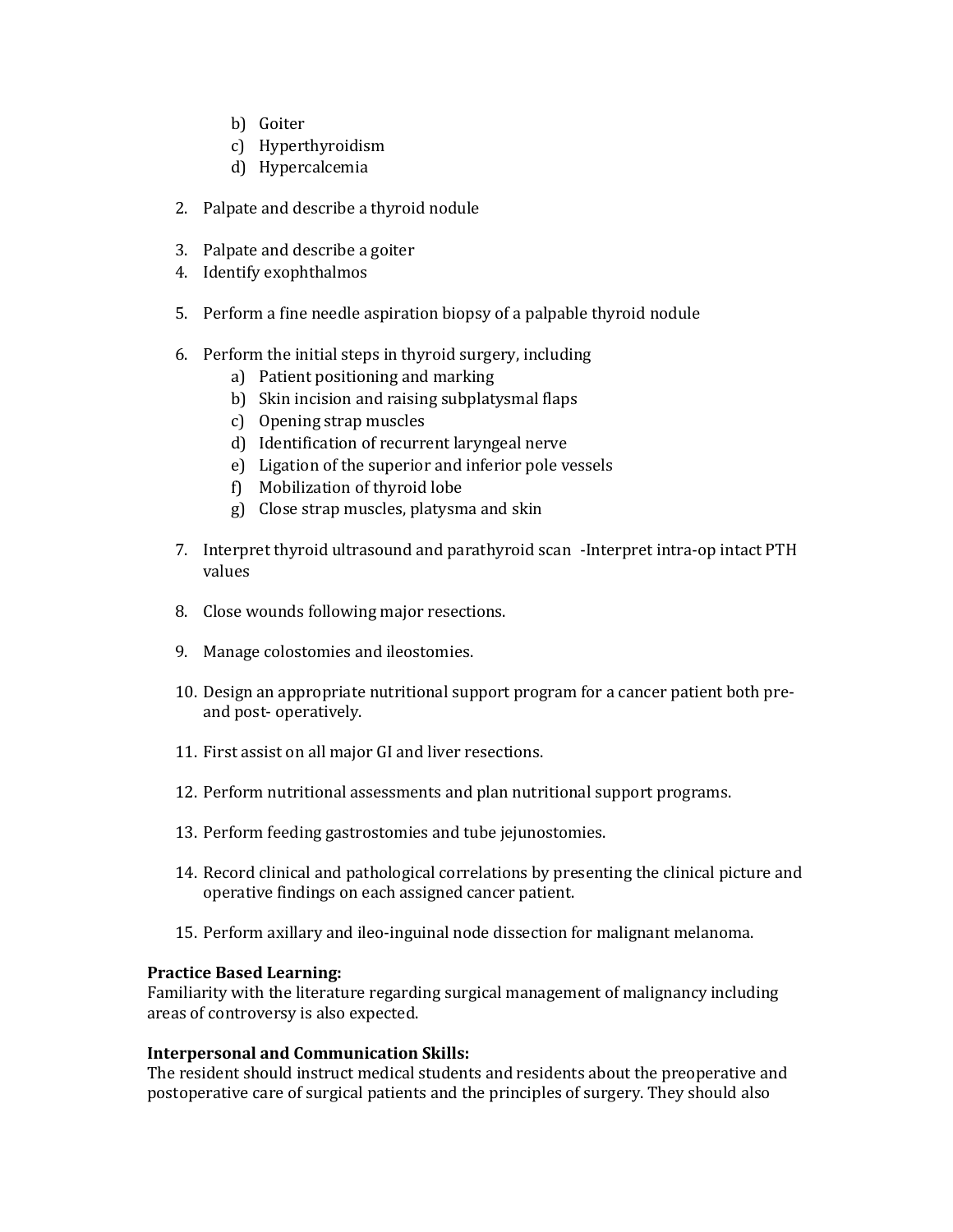demonstrate the ability to teach junior house staff basic surgical skills and assist them with introductory level cases. The PGY III resident must display leadership skills and the ability to run an effective multi-level service with numerous residents and medical students on the service. Organization, time management and administrative skills for managing a team of residents and students should be demonstrated.

## **Professionalism:**

- 1. The resident must demonstrate a commitment to patient care and acquiring the necessary knowledge to successfully carry out the duties of the PGY III.
- 2. PGY III residents are expected to attend surgical oncology and breast clinics as assigned the equivalent of at least one full day a week, as well as the Multidisciplinary Solid Tumor Conference and the Breast Conference as assigned weekly.

## **Systems-Based Practice:**

- 1. The resident is expected to consult and interact with other members of the professional cancer team in explaining options to the newly diagnosed patients with cancer.
- 2. The residents are required to develop an appreciation of multi-disciplinary approaches to cancer patients including adjuvant therapies, and cancer rehabilitation by participating in multi-disciplinary outpatient and inpatient activities.
- 3. The PGY III resident is expected to present patients with cancer in multidisciplinary tumor boards.
- 4. The PGY III resident is required to demonstrate an understanding of the role of palliative surgical treatment and pain control in cancer patients that are seen and followed in both inpatient and outpatient settings.

# **PGY IV and V Core Competencies**

- 1. Demonstrate knowledge of the anatomy, physiology, and neoplastic diseasesof the gastrointestinal tract, hepatobiliary and pancreatic organ systems.
- 2. Apply clinical screening for common malignancies. Recognize typical presentations and clinical manifestations for GI/hepatobiliary/pancreatic neoplasms.
- 3. Stage specific neoplasms both clinically and pathologically, including the tumor, nodes, and metastasis system (TNM).
- 4. Relate tumor staging to prognosis.
- 5. Describe differences in presentation, treatment, and outcomes for GI/hepatobiliary/pancreatic malignancies.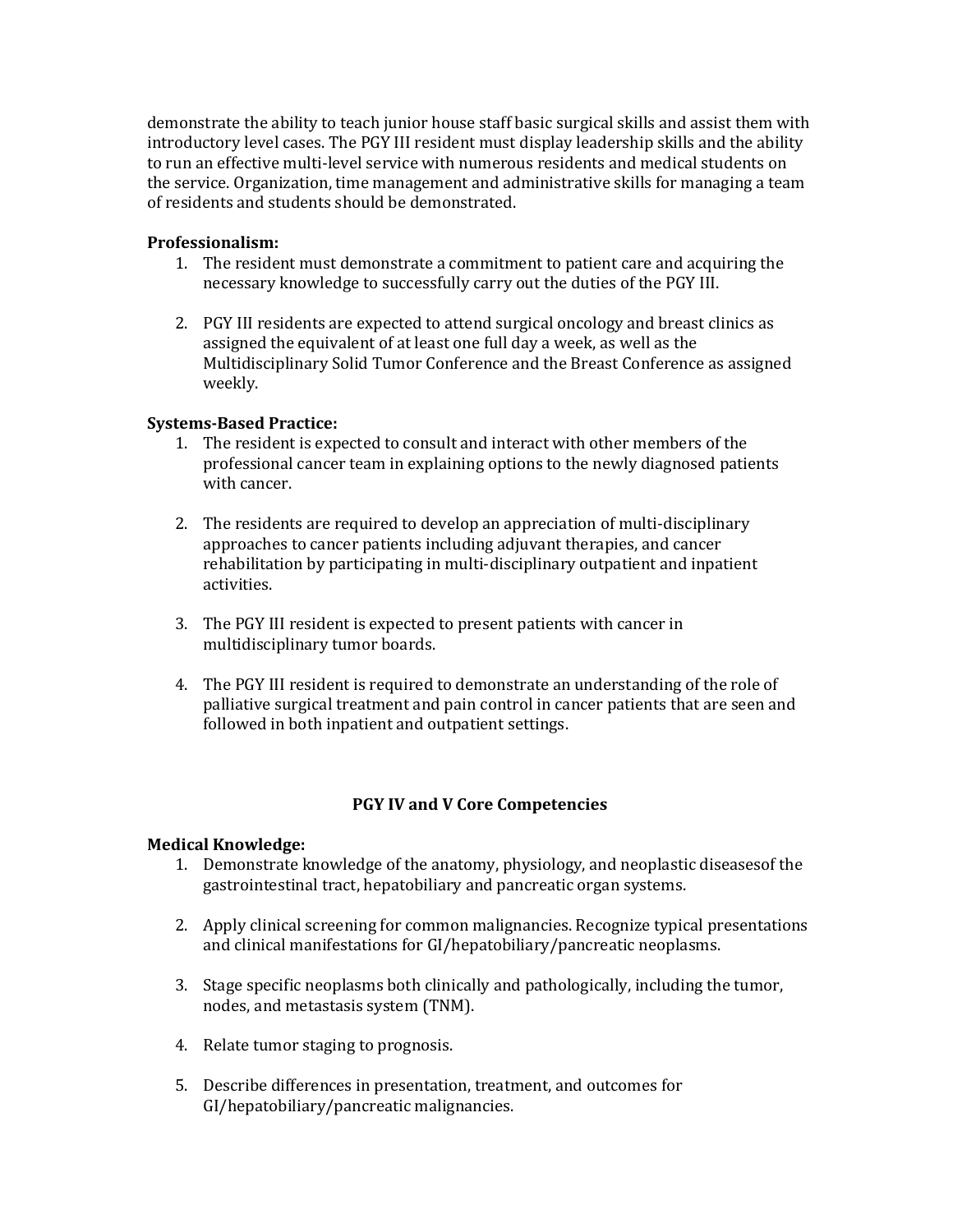- 6. Compare each applicable treatment modality to the prognosis for tumors within the scope of general surgery.
- 7. Describe a diagnostic approach with a patient with a retroperitoneal mass including clinical exam, radiological exam, and other diagnostic measures.
- 8. Describe the natural history of retroperitoneal sarcomas with various modalities of treatment including surgery only, surgery plus radiotherapy, radiotherapy only.
- 9. Describe the natural course of recurrence of this disease and strategies for management.
- 10. Describe the role of adjuvant radiotherapy and chemotherapy for retroperitoneal sarcoma.
- 11. Describe the approaches for palliation of this disease with surgery and other therapeutic modalities.
- 12. Be able to discuss the potential for recurrence and palliative support for patients with retroperitoneal sarcoma
- 13. Be able to identify the issues around transperitoneal biopsy of retroperitoneal sarcoma and the spread of this disease secondary to surgical maneuvers.
- 14. Discuss the management of metastatic disease to the liver.
- 15.

- 1. Demonstrate the ability to surgically manage malignant or premalignant diseases of the gastrointestinal tract, liver, biliary tract, and pancreas.
- 2. Demonstrate the capability for independent function in all aspects of cancer patient management, including palliative care planning.
- 3. Prepare and defend the preoperative assessment plan for the elderly patient in preparation for:
	- a. Gastric resection
	- b. Colon resection
	- c. Pancreatic resection
	- d. Liver resection
	- e. Esophageal resection
- 4. Prepare patients medically for cancer surgery, including correction of nutritional and metabolic deficits.
- 5. Assess the need and institute appropriate monitoring both pre- and postoperatively.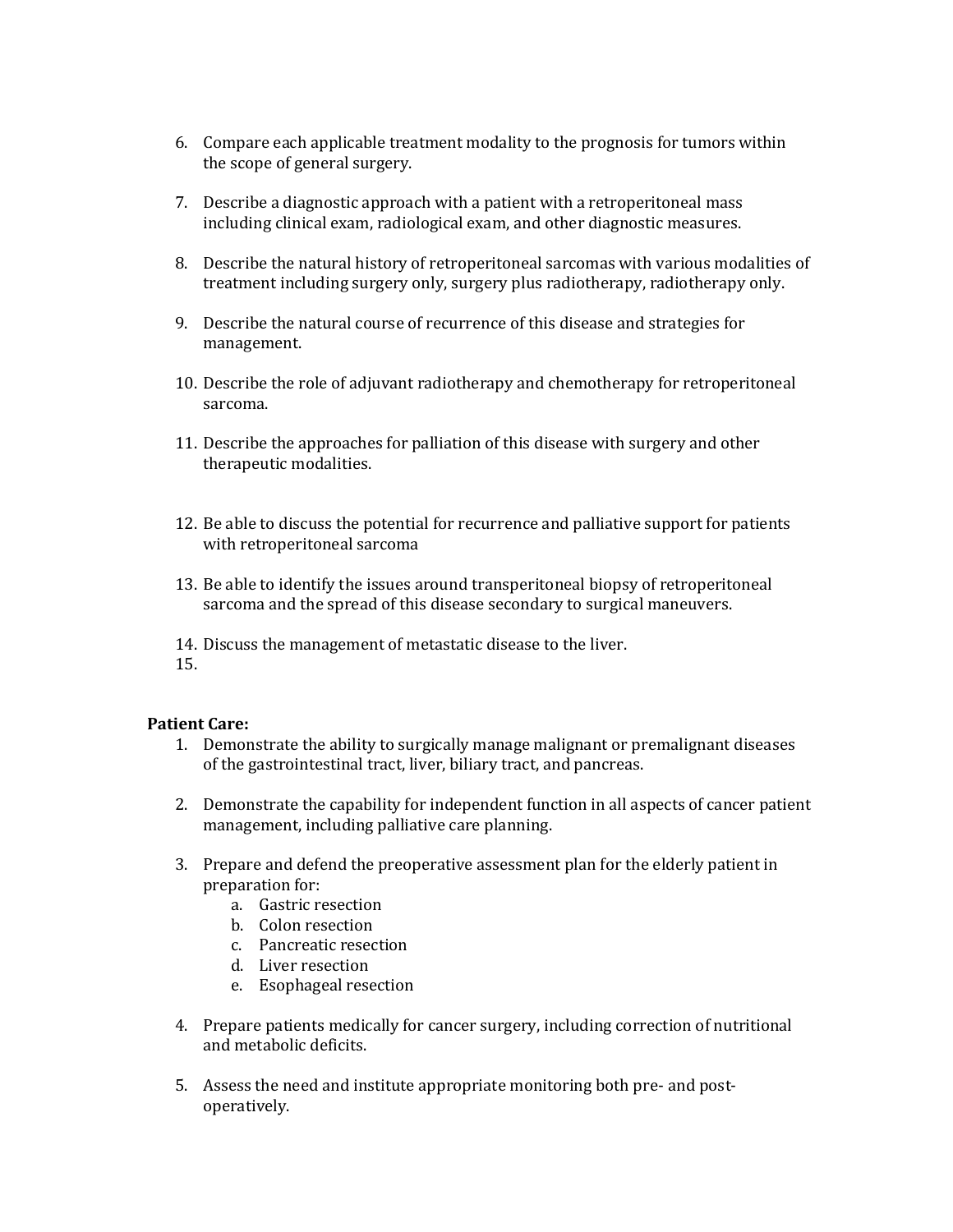- 6. Use appropriate support from pharmacologic agents.
- 7. Prepare an operative plan for treatment of malignant disease and act as the operating surgeon for resective procedures of the gastrointestinal tract, hepatobiliary and pancreatic organ systems, with attending surgeon supervision.
- 8. Perform colostomies, colostomy closures, and bowel resections and anastomoses of all types.
- 9. Perform radical resection of retroperitoneal sarcoma with enbloc removal of affected organs under attending supervision.

## **Practice Based Learning:**

Familiarity with the literature regarding surgical management of malignancy including areas of controversy is also expected.

## **Interpersonal and Communication Skills:**

The resident should instruct medical students and residents about the preoperative and postoperative care of surgical patients and the principles of surgery. They should also demonstrate the ability to teach junior house staff basic surgical skills and assist them with introductory level cases. The Chief resident must display leadership skills and the ability to run an effective multi-level service with numerous residents and medical students on the service. Organization, time management and administrative skills for managing a team of residents and students should be demonstrated.

### **Professionalism:**

- 1. The PGY IV and V house officers must demonstrate a commitment to patient care and acquiring the necessary knowledge to successfully carry out the duties of a senior resident.
- 2. Senior residents are expected to attend surgical oncology and breast clinics as assigned the equivalent of at least one full day a week, as well as the Multidisciplinary Solid Tumor Conference and the Breast Conference as assigned weekly.

### **Systems-Based Practice:**

- 1. The senior resident is expected to consult and interact with other members of the professional cancer team in explaining options to the newly diagnosed patients with cancer.
- 2. The senior residents are required to develop an appreciation of multi-disciplinary approaches to cancer patients including adjuvant therapies, and cancer rehabilitation by participating in multi-disciplinary outpatient and inpatient activities.